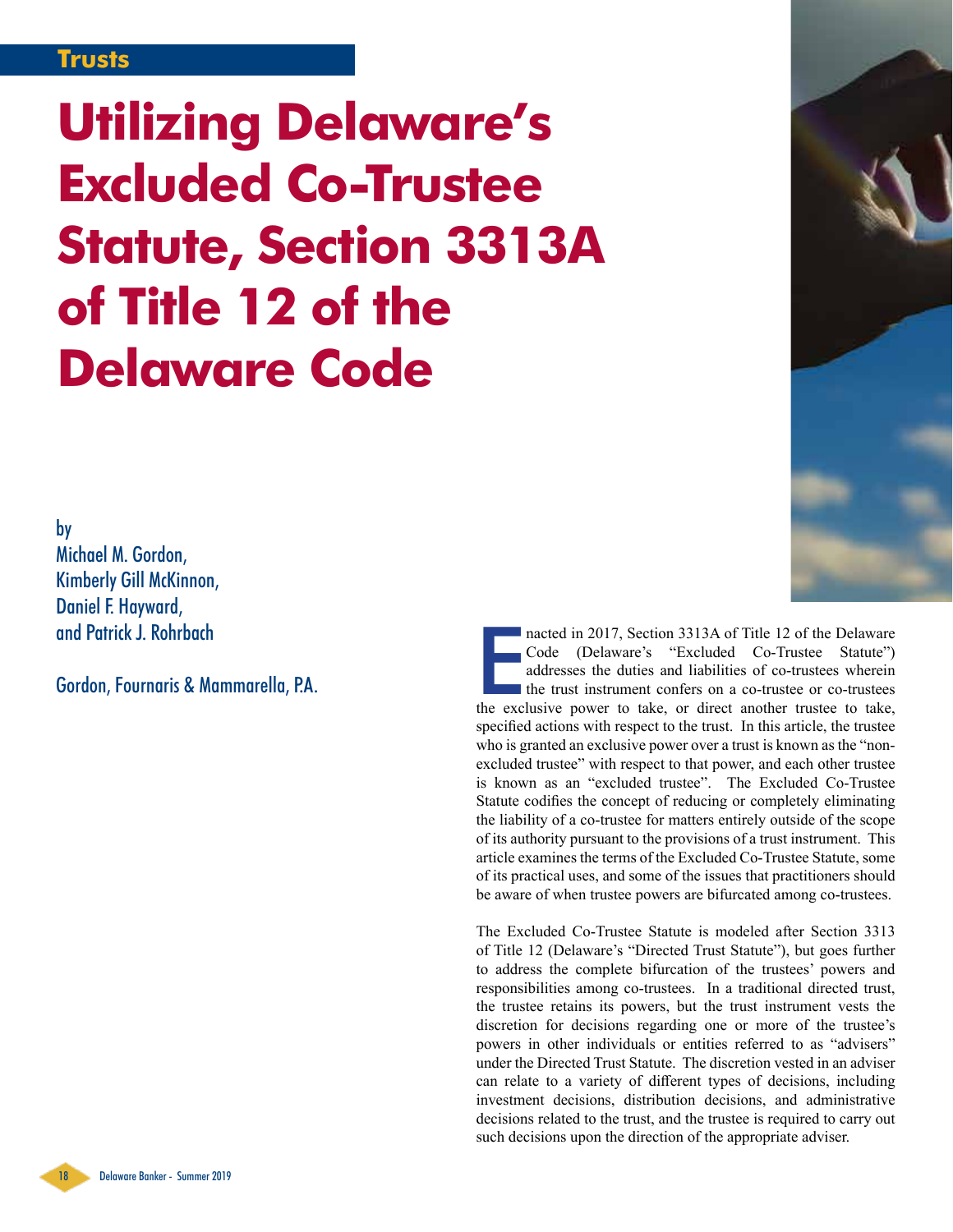

An excluded trustee arrangement bifurcates the trustees' powers and responsibilities between the trustees themselves. The trust instrument can expressly confer upon the non-excluded trustee either the power to direct the excluded trustee to take or refrain from taking certain actions, or the exclusive authority to exercise certain trustee powers without the involvement of the excluded trustee. Pursuant to Section (a)(1) of the Excluded Co-Trustee Statute, if the terms of the trust instrument confer the power to direct certain actions of the excluded trustee on the non-excluded trustee, the excluded trustee has no duty to act in the absence of such direction and is not liable, individually or as a fiduciary, for any loss resulting from compliance with the direction absent wilful misconduct on the part of the excluded trustee. This is the same standard of liability applied to a directed trustee acting in compliance with a direction given by an adviser under the Directed Trust Statute. In contrast, an excluded trustee is not liable, even for wilful misconduct, for any loss resulting from an action taken by the non-excluded trustee in the exercise of a power exclusively granted to a non-excluded trustee under the trust instrument.

Section (a)(2) of the Excluded Co-Trustee Statute provides that, if the terms of the trust instrument confer on a non-excluded trustee exclusive authority to exercise any power, the excluded trustee is not liable, individually or as a fiduciary, for any loss resulting directly or indirectly from the action taken by the non-excluded trustee in the exercise of the power. In 2018, Section (a)(2) was amended to expressly clarify that the excluded trustee is not even considered a fiduciary with respect to any power conferred exclusively upon the non-excluded trustee, but is a fiduciary with respect to any power not exclusively conferred upon the nonexcluded trustee. In this regard, Section (a)(2) is a significant expansion of the limited liability concept applicable to directed trustees, embodied by the Directed Trust Statute. Not only is the excluded trustee expressly shielded from liability for any loss resulting from the exercise of powers solely conferred on a nonexcluded trustee, the excluded trustee is not even a fiduciary with respect to those powers. Section (b) of the Excluded Co-Trustee Statute further provides that the non-excluded trustee holding an exclusive power shall be liable to the beneficiaries with respect to the exercise of that power, as if the excluded trustee were not in office, and only the non-excluded trustee has the obligation to account to the beneficiaries and defend any action brought by the beneficiaries with respect to the exercise of the exclusive power. In short, under Delaware law, an excluded trustee has no duties, and also no liability, with respect to any power conferred exclusively on a non-excluded trustee.

Similar to a directed trust arrangement, an excluded trustee has no duty to monitor the conduct of, provide advice to, consult with, or request directions from the non-excluded trustee, pursuant to Section (a)(3) of the Excluded Co-Trustee Statute. Furthermore, an excluded trustee is not required to give notice to any beneficiary of any action taken by a non-excluded trustee, whether or not the excluded trustee agrees with the result.

In practice, the close similarities between a directed trustee arrangement under the Directed Trust Statute and an excluded *(continued on p. 20)*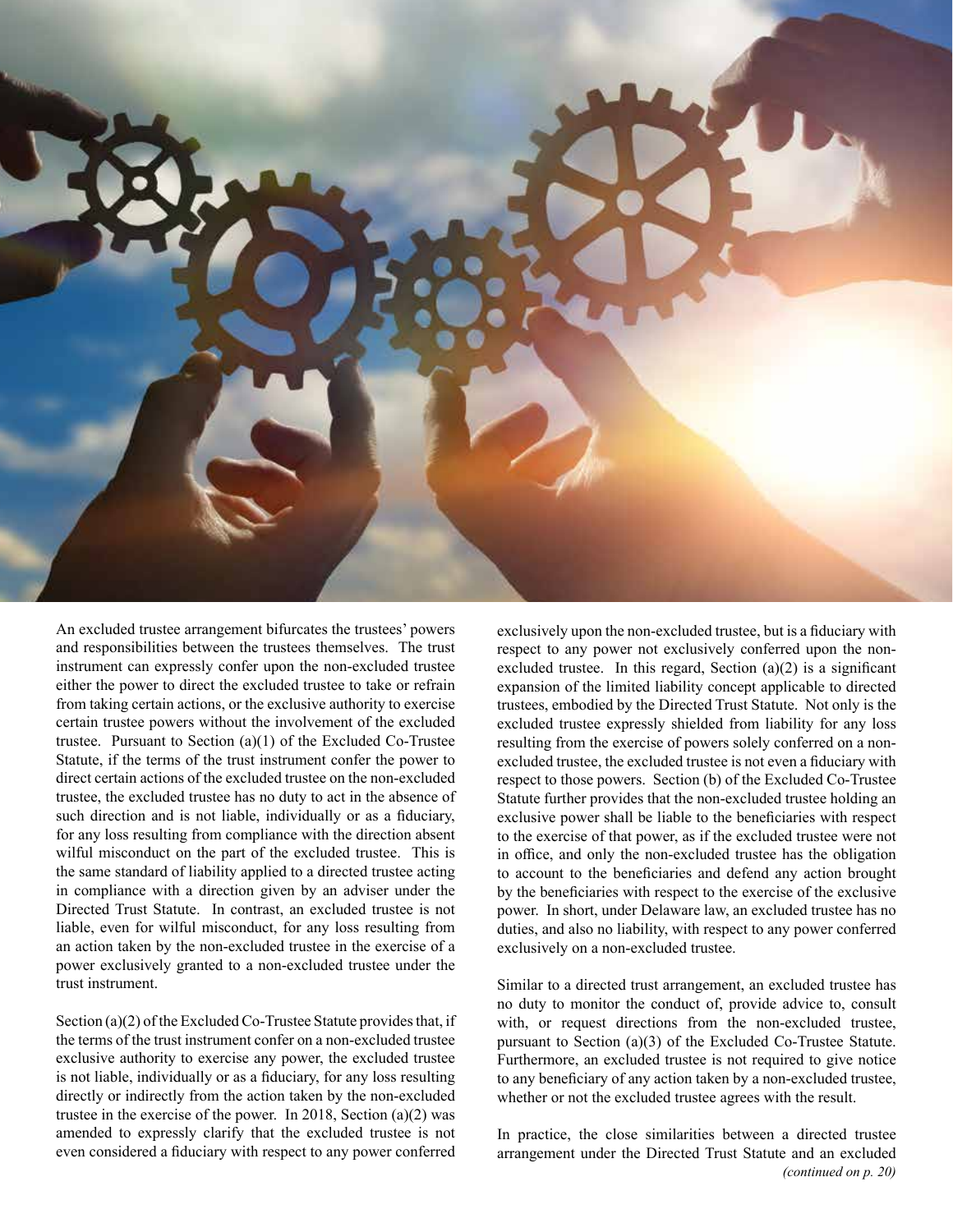## **Trusts**

## *(continued from p. 19)*

co-trustee arrangement under the Excluded Co-Trustee Statute often raises the following question: When should one design be used over the other? Having two years to contemplate that question since the enactment of the Excluded Co-Trustee statute has led to some interesting answers.

For example, consider a scenario in which an adviser directs a trustee of a directed trust to execute a federal income tax return that is prepared by an accountant unfamiliar to the trustee, or on which an aggressive filing position is taken over the trustee's objection. Under the Directed Trust Statute, the directed trustee will only be liable for wilful misconduct when complying with the direction. However, the directed trustee executes the return under penalties of perjury, and under federal law a trustee can be subject to personal liability for the trust's unpaid income taxes and tax-related penalties. The interaction between state and federal law in this context raises some questions and concerns for directed trustees who are directed to sign tax returns. However, if the trust instrument vests all trustee powers relating to tax matters exclusively in a "tax matters trustee", the excluded trustee would not even be a trustee under applicable state law with respect to those tax matters and would not need to be a signatory on the return.

Similarly, a trustee of a directed trust with respect to investment matters may be directed to execute agreements in which certain representations and warranties are made by the directed trustee on behalf of the trust for an investment transaction. Could making those representations and warrantees without personal knowledge of their accuracy subject the directed trustee to any risk of personal liability under federal law, such as securities laws or environmental laws? If trustee powers related to that type of investment are vested exclusively in the trustees that have intimate knowledge of the transaction, the excluded trustee would not even be a trustee under applicable state law with respect to that investment transaction and would not need to be a signatory on the document that makes the representations and warranties.

Although the excluded co-trustee arrangement can be an excellent alternative to the directed trustee arrangement under the right circumstances, an excluded co-trustee arrangement can raise its own set of unique issues.

Historically, the execution of a document on behalf of a trust has required that each trustee of the trust sign it, or that signatory authority be "delegated" by the non-signing trustees to the one executing the document. Under the Excluded Co-Trustee Statute, the trust instrument creating a trust with multiple trustees may vest one trustee with power for certain matters, to the exclusion of the other trustees, such that the non-excluded trustee, in its sole capacity, can bind the trust. A complete bifurcation of trustee power is not the equivalent of a delegation between co-trustees. However, the excluded co-trustee arrangement can and has led to confusion for third parties involved in trust transactions. An outof-state financial institution who is undertaking a new account

opening for the trust, or the manager of a fund that the trust is investing in, might insist that all trustees sign transactional documents due to a lack of understanding of the impact of the Excluded Co-Trustee Statute.

In addition to the confusion with respect to the application of the Excluded Co-Trustee Statute, practitioners should carefully consider whether a particular excluded trustee arrangement creates a sufficient nexus to the State of Delaware. More specifically, in the event that the majority of trustee powers are executed exclusively by trustees located outside of the State of Delaware, could a court outside of the State of Delaware find that it has jurisdiction over the trust, that the trust is sitused in another jurisdiction, or that a different jurisdiction's laws govern a particular matter? These issues may be of greater concern if the trust was originally created in another state and then later moved its situs to the State of Delaware. To minimize these concerns, the trust instrument could expressly provide (or be modified to provide) that Delaware law exclusively governs all or certain trust matters, even in the event that excluded trustee powers are exercised in jurisdictions outside of the State of Delaware. It is also helpful if the trust instrument grants exclusive administrative powers and duties to a trustee located in the State of Delaware, who is required to carry them out in the State of Delaware. Such administrative powers and duties may include some or all of the following: (i) to maintain an account to custody trust assets, receive trust income and make disbursements; (ii) to maintain storage of tangible personalty and evidence of intangible trust property; (iii) to maintain trust records and to originate, facilitate and review trust accountings, reports and other communications; (iv) to maintain an office for trustee meetings and other trust business; (v) to respond to inquiries concerning the trust from beneficiaries, trust fiduciaries and unrelated third parties; (vi) to execute documents in connection with performance of its duties; (vii) to retain accountants, attorneys, agents, and other advisers in connection with the performance of its duties; (viii) to prepare and file (or arrange for the preparation and filing of) income tax returns for the trust; and (ix) to allocate receipts, expenses, and distributions to income or principal in its discretion.

The Excluded Co-Trustee Statute governs the duties and liabilities of an excluded trustee when a trust instrument bifurcates trustee duties and responsibilities among co-trustees. As a relatively new statute, trust professionals are still exploring and developing the best ways in which the Excluded Co-Trustee Statute can be effectively utilized. The Excluded Co-Trustee Statute has tremendous potential to achieve flexibility in trust management in many desirable ways. This article is only a brief summary of some of its exciting uses and potential concerns.